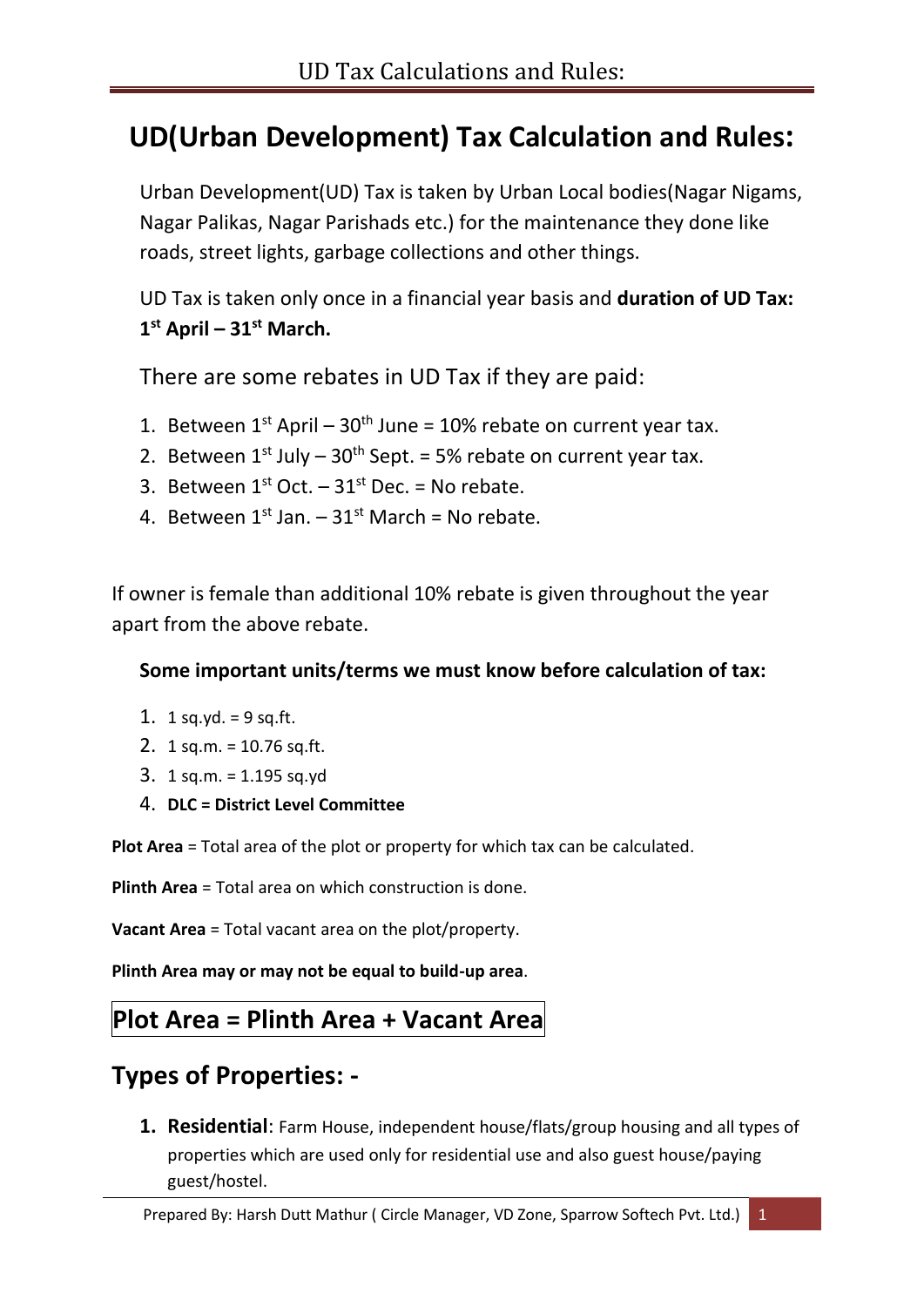- **2. Commercial**: Shops/showroom/workshop/cinema/multiplex and other businesses, commercial use space or **restaurant, cafeteria, bar and banquet hall which is not in hotel campus**, marriage gardens.
- **3. Institutional**: All educational institutes, all hospitals, diagnostic centres, museums, art studios, communities centres under control of different communities, rajasthan housing board, urban development board, local business fairs, meditation centre, ayurvedic hospitals, social cultural centre, telephone exchange, post office, private courier services, doordarshan office, govt. radio stations(aakashwani), telephonic towers, gas booking/supply station, entertainment clubs, dharamshala, coaching centres, centre govt./raj. Govt. properties/companies/nigams/board offices/ residences and other govt. properties.
- **4. Industrial**: All types of industries and their parts of properties and also industrial units which are registered under rajasthan govt. industrial department. Apart from this **all types of hotels and restaurants, cafeteria, banquet halls which are present in hotel premises.**

# **Residential**

In case of residential/individual property tax is calculated on **plot area only not on buildup area even if buildup area is more than the plot area** and property of or **under 300 sq yd. is tax free.**

If tenant lives in the same residential property with the owner then also calculation done on the basis of residential property i.e. on the plot area**.**



Formula for calculation of UD Tax for Residential Property: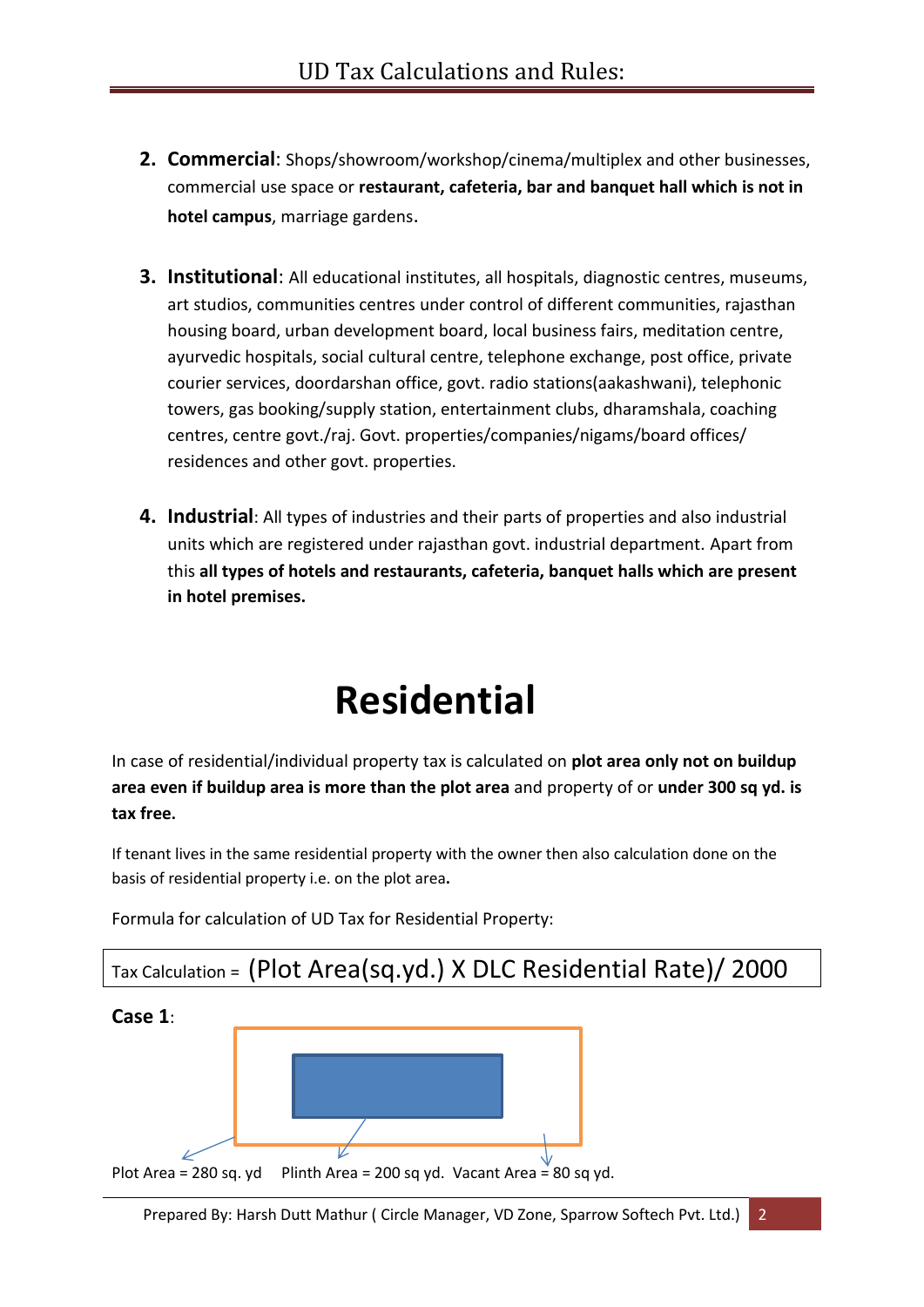Suppose DLC Res. Rate of this area for the year 2020-21 is = 20000

**Tax = 0(zero)** as plot area of this property is 280 sq. yd. which is under 300 sq. yd.



Tax Calculation = **(350 X 34000) / 2000 = Rs. 5950/-**

**Case 3**: Suppose residential property consists of **ground floor and first floor**.



If DLC residential rate of this area for the year 2020-21 is = 25000 then:

**Tax = (500 X 25000)/ 2000 = Rs. 6250/-**

#### **Case 4: Suppose property consists of ground, first and second floor.**

Builup Area of ground floor = 1800 sq. ft.

Buildup Area of First Floor = 1700 sq.ft.

Buildup Area of Second Floor = 1600 sq.ft.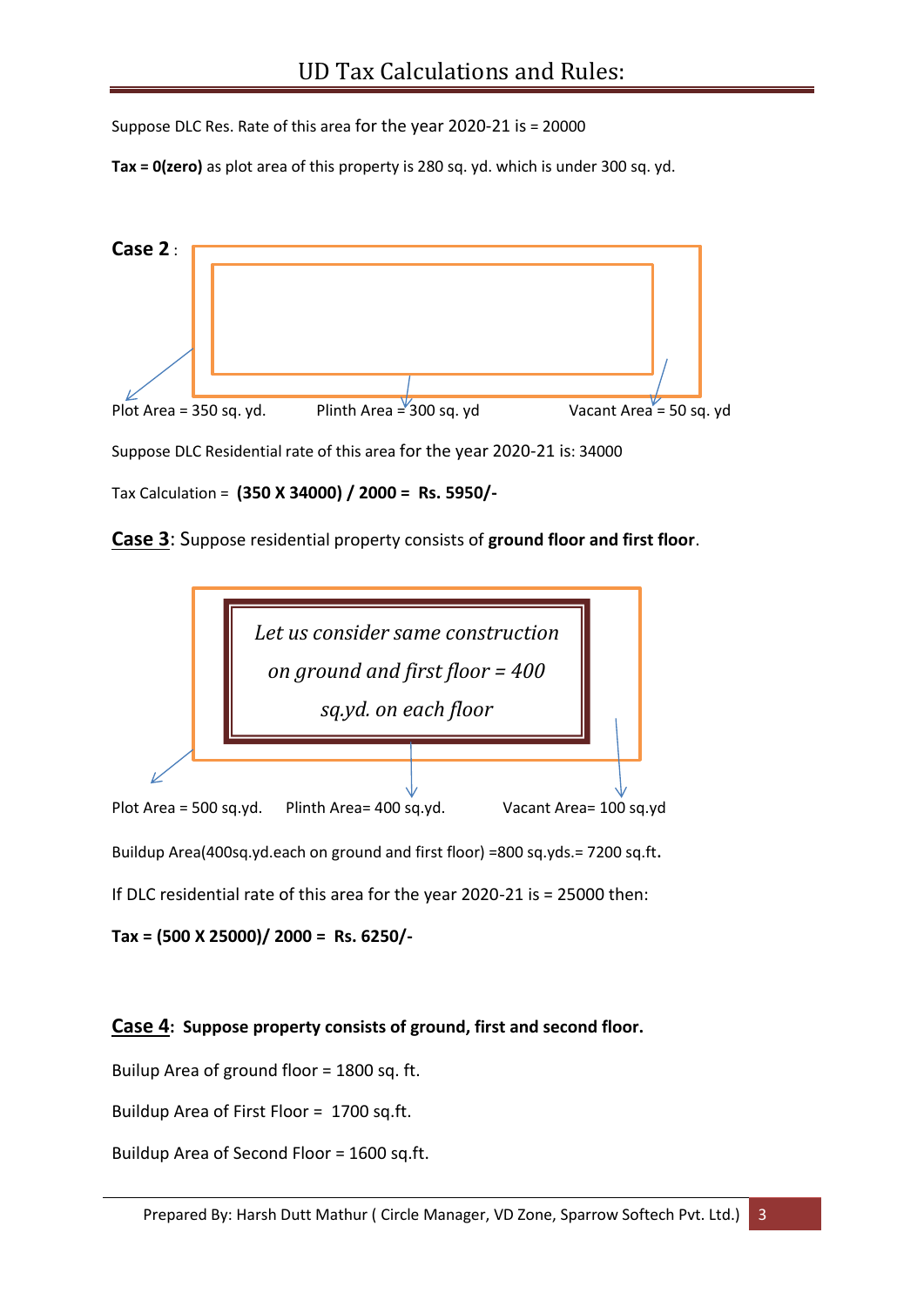

Suppose DLC Residential Rate of this area for the year 2020-21 is: 50000

Tax = (400 x 50000) / 2000 = **Rs. 10000/-**

## **Flats:-**

In case of flats/group housing flats calculation of tax is done on the basis of its build up area only not depends on anything else.

**If flat build up area is above 1500 sq.ft then only we have to collect tax from it else no tax can be made.**

**Formula for calculation of tax in case of flats:**

**Tax = (Flat build up Area(in sq. yd.) X DLC Residential Rate) / 2000**

**Case 1:** Suppose Flat(F1) is of build up area = 1450 sq.ft. and flat(F2) is of build up area = 1800 sq.ft. and **the DLC residential rate of this area for the year 2020-21 is: 45000** then tax of this is:

> *Flat(F2) Buildup Area = 1800 sq.ft Flat(F1) build up area = 1450 sq. ft.*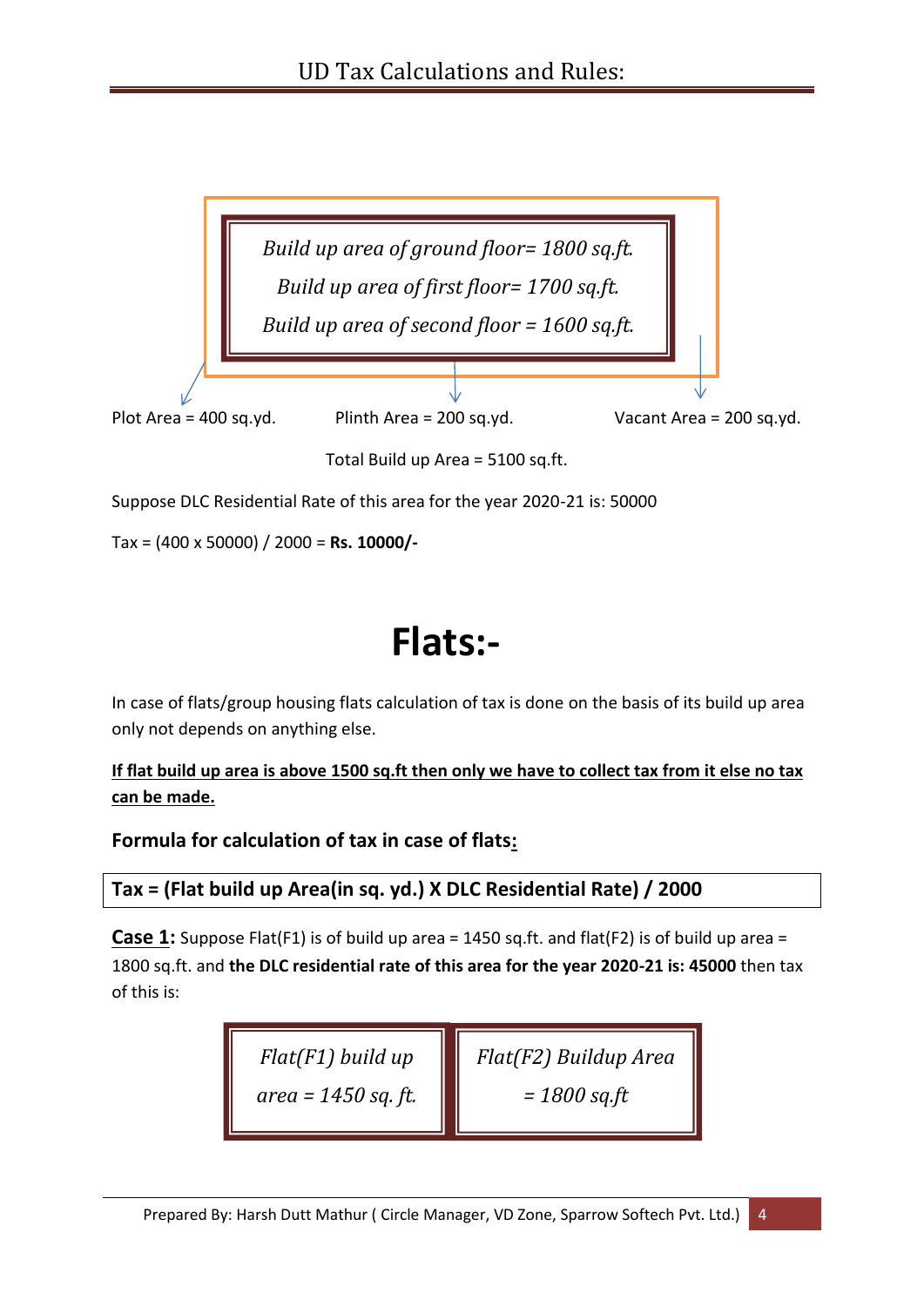Tax for **Flat F1 = zero** as buildup area is less than 1500 sq.ft.

```
Tax for Flat F2 =
```
First convert 1800 sq.ft. into sq.yds. i.e. 200 sq.yd.

**Now = (200 X 45000)/ 2000 = Rs. 4500/-**

## **Commercial:-**

In case of commercial properties tax is calculated on build up area or on plot area whichever is more and calculation is done in sq. yd. only.

In this type of properties **area of or under 100 sq.yd. is tax free and above that is taxable** whereas in case of commercial complexes/ malls/ shopping complex like properties **tax is payable for each shop office space if total plot area of that property is above 100 sq. yd.**

**Tax Calculation in case of commercial properties:-**



#### **Case 1 :**



Plinth Area = 80 sq.yd.

DLC Commercial Rate of this area for the year 2020-21 is: 80000

Let suppose the plinth area here is equal to build up area i.e. 80 sq.yd.

**So tax here is zero as neither of the plinth or plot area is greater than 100 sq.yd.**

#### **Case 2 :**

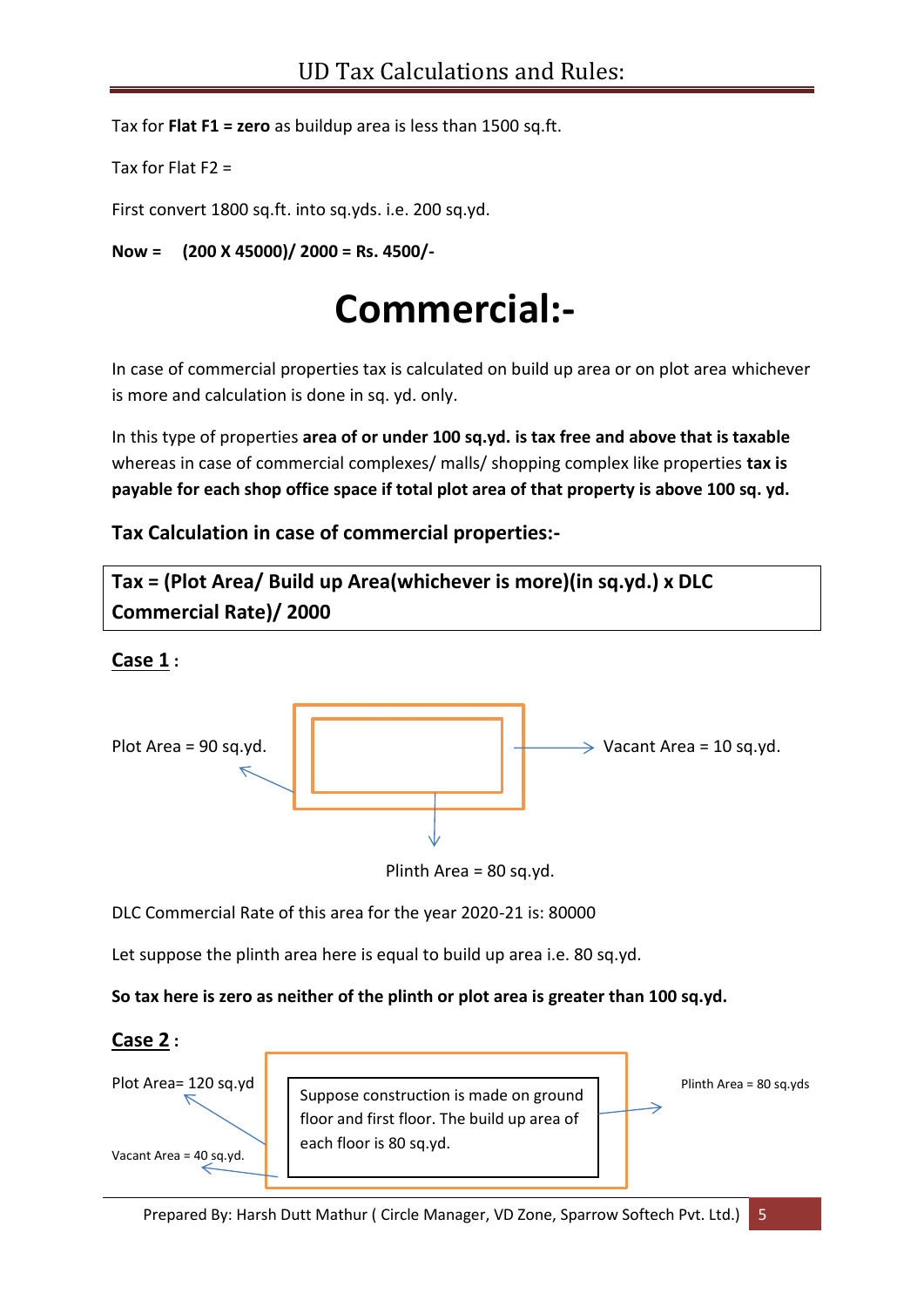Let suppose the plot area of this commercial space is 120 sq.yd, the plinth area is 80 sq.yd whereas the buildup area is 160 sq.yd.(80 sq. yd. of each floor) i.e. 1440 sq.ft. and the vacant area is 40 sq.yd.

Consider DLC commercial rate of this area for the year 2020-21 is : 95000. So the tax of this will be:

```
Tax = (160 x 95000)/2000 = Rs. 7600/-
```
**Here we take 160 sq. ft. in calculation as build up area is more than the plot area which is condition in case of commercial properties.**

#### **Case 3:**

Suppose the plot area of commercial property is 250 sq.yd. and build up area is 240 sq. yd. which in both ground and first floor area is 120 sq.yd. each.

Consider DLC commercial rate of this area for the year 2020-21 is: 150000.



```
Tax = (250 x 150000)/ 2000 = Rs. 18750/-
```
**Here we take plot area because build up area is less than that of the plot area.** 



Consider a shopping complex/mall/ commercial complex which has plot area of 150 sq. yd. and shops/office in it is of different sizes and DLC Commercial rate of this area for year 20-21 is: 145000

Shop $(1)$ : build up area = 270 sq.ft

Shop  $(2)$ : build up area = 360 sq.ft.

Shop  $(3)$ : build up area = 450 sq.ft.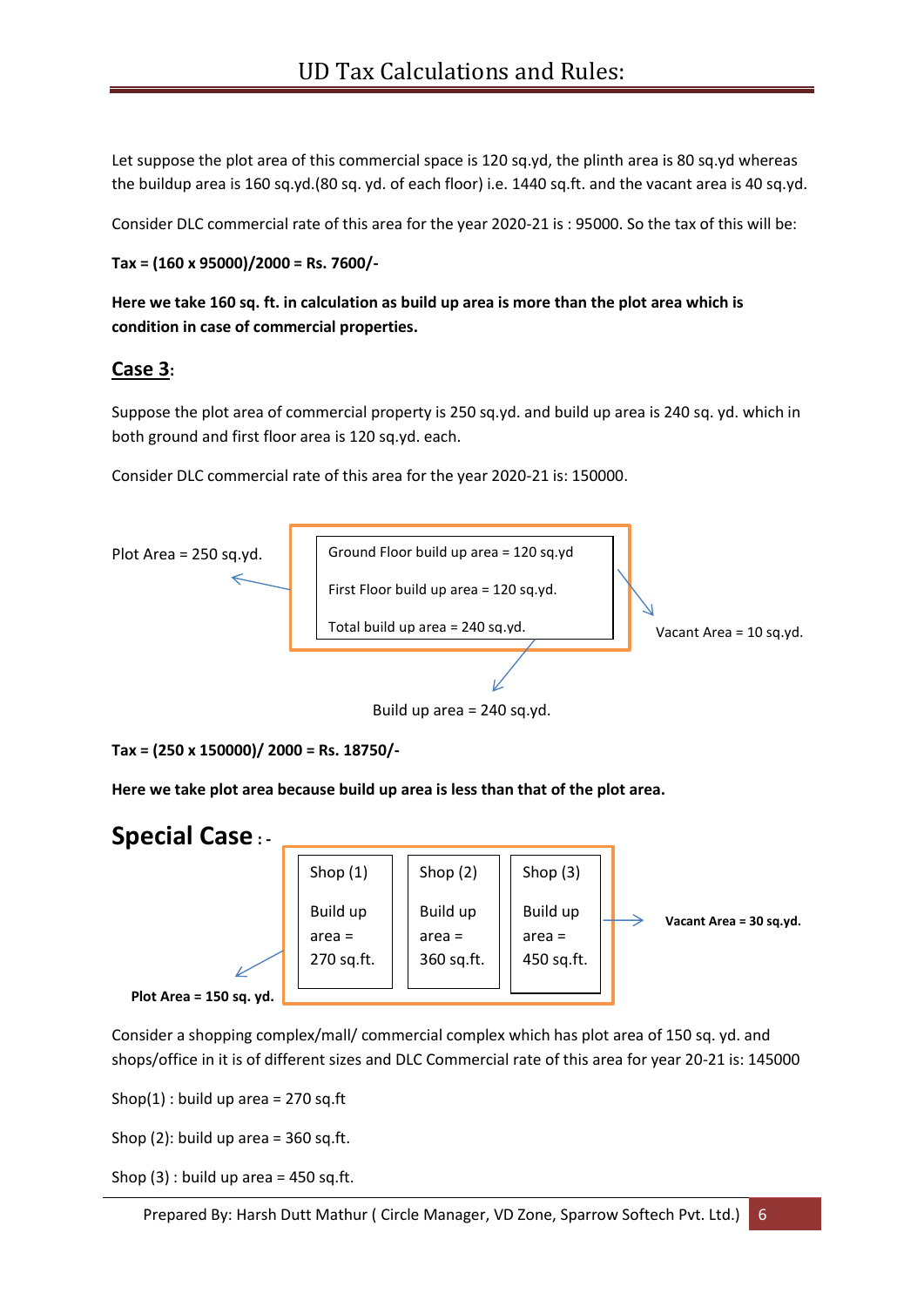Tax for shop(1): First convert it in sq.ft. into sq.yd.

**= (30 x 145000)/2000 = Rs. 2175/- 270 sq.ft. / 9 = 30 sq.yd.** Tax for shop(2) : **= ( 40 x 145000) / 2000 = Rs. 2900/- 360 sq.ft. /9 = 40 sq.yd.**

Tax for shop (3) :

**= (50 x 145000) / 2000 = Rs. 3625/- 450 sq.ft. / 9 = 50 sq.yd.**

For this type of case there is an option in app **"Multi storage/ complex".** One must choose yes option to apply tax in each shop/office in case of commercial complex/ shopping complex/ malls etc. If you choose no option in that then it didn't show any tax.

## **Institutional:**

Formula for calculation of the institutional property till 2015-16:

```
Tax = (Plot Area/ Build up Area(Sq.yd.) x DLC Institutional Rate)/ 2000
```
In case of institutional tax calculated from 2007-08 to 2015-16 on plot area or build up area whichever is more. But if in case both are less or equal to 100 sq.yd. then no tax is imposed on the property.

#### **Case 1:**

Suppose this institutional property is of plot area = 99 sq.yd. Plinth Area = 80 sq.yd. Build up area = 80 sq.yd. Vacant Area = 19 sq.yd.

In the above case both the build up and plot area is less than 100 sq. yd so **no tax is imposed in this property.**

From **2016-17 till now tax is zero** also because build up area is less than 100 sq. yd in this case.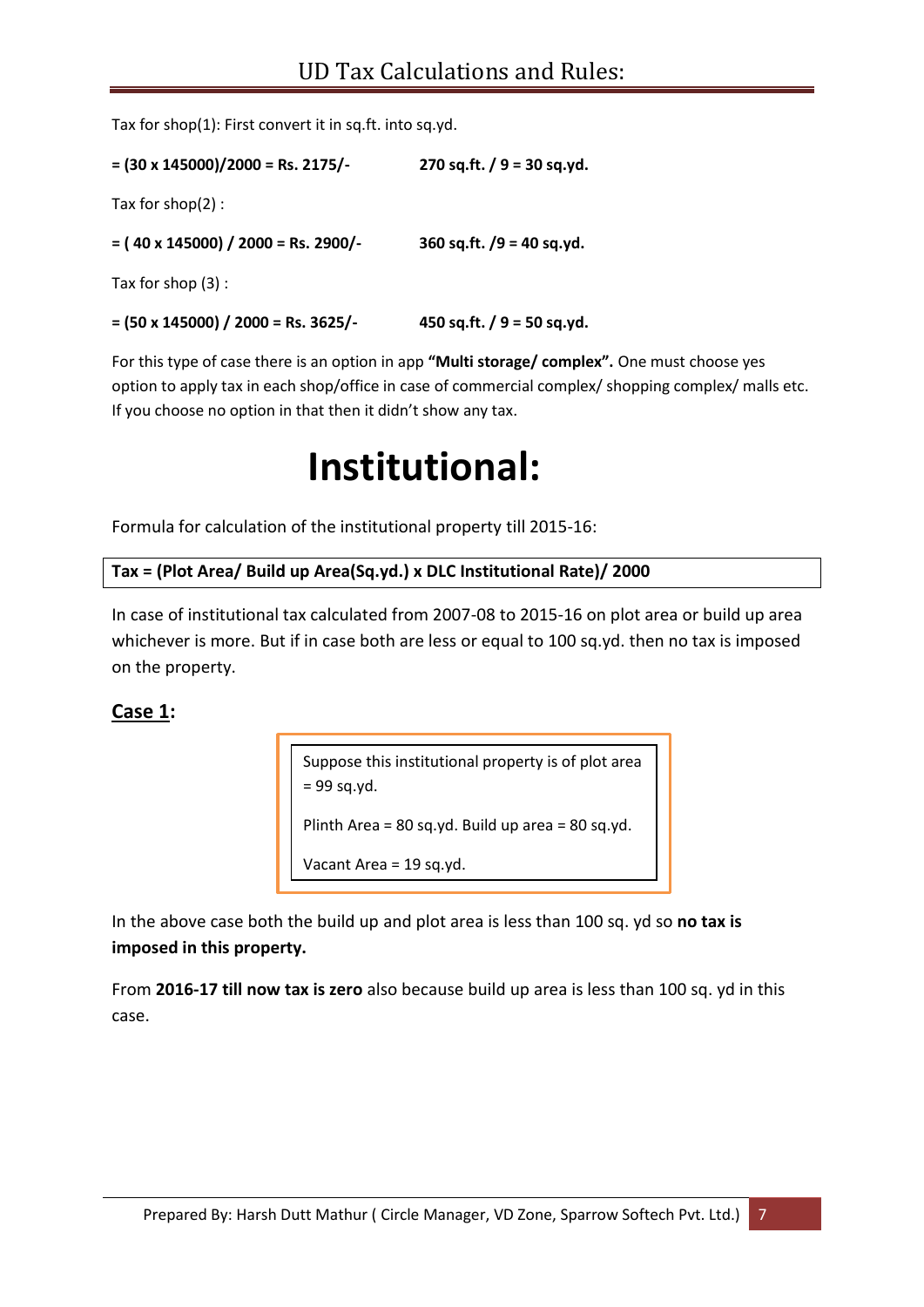#### **Case 2:**

Suppose Plot Area of this is : 120 sq.yd.

**DLC Institutional Rate = 45000**

Plinth Area: 80 sq.yd. Build up area = 110 sq.yd.

Vacant Area = 40 sq.yd.

With reference to the above case the plot area is more than that of the build-up area so tax is calculated on the plot area:

#### **Tax = (120 x 45000)/2000 = Rs. 2700/- per year till 2015-16**

From **2016-17 till now tax calculation is done on build-up area** if build up area is more than 100 sq.yd. than tax calculation is done on that area else zero tax is made.

So from 2016-17:

```
Tax = (110 x 45000) / 2000 = Rs. 2475/- per year till 2020-21
```
#### **Case 3: -**



DLC Institutional Rate of this area till year 2020-21 = 45000 **Vacant Area = 20 sq. yd.**

In this case the plot area is 200 sq. yd. and total build up area is 330 sq.yd. so calculation of tax is done on build up area as this is more than the plot area.

Till 2015-16:

**Tax = (330 x 45000)/ 2000 = Rs. 7425/- per year.** 

After 2016-17 till 2020-21:

**Tax = (330 x 45000)/2000 = Rs. 7425/- per year.**